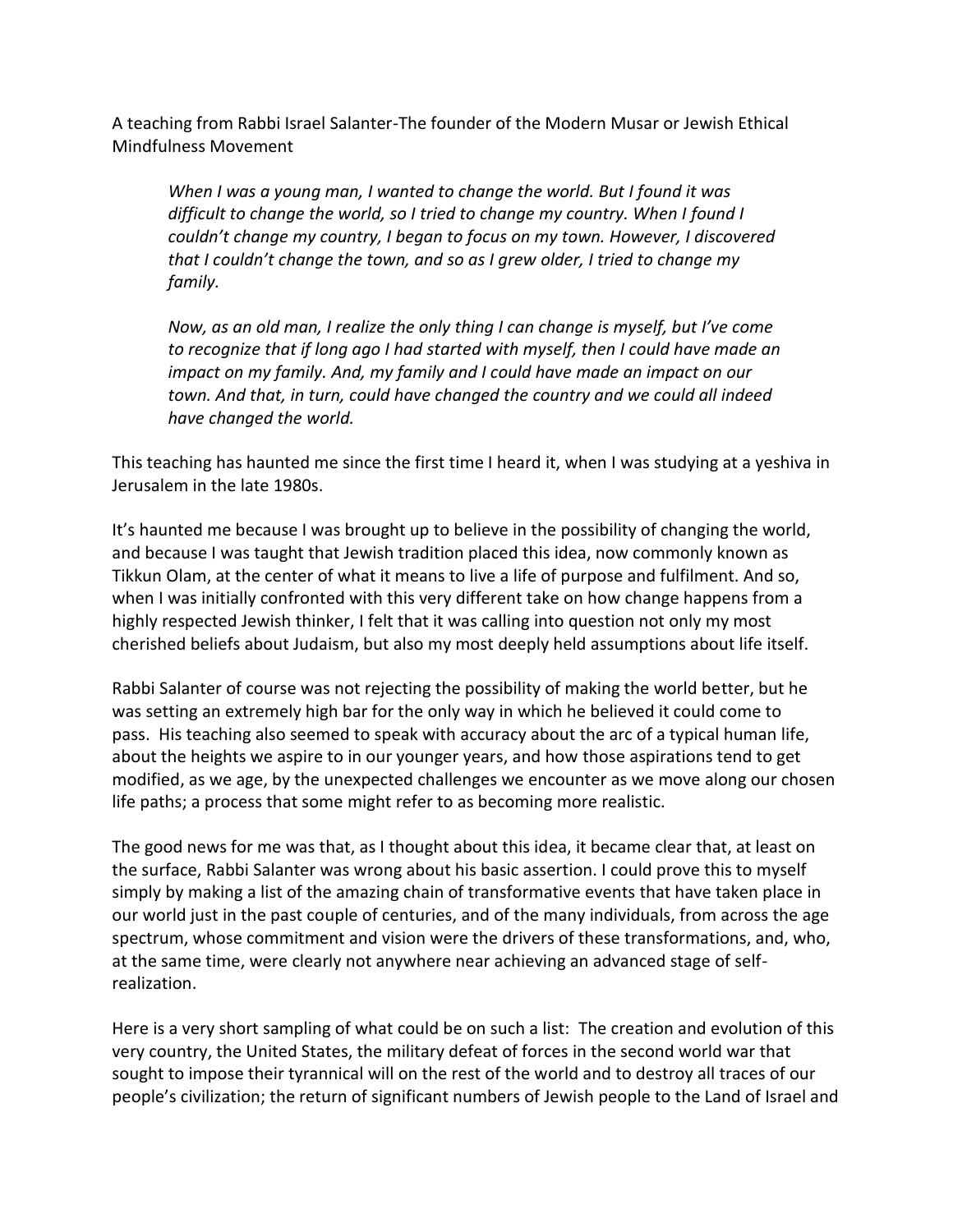the creation of the State of Israel, and the successes in reducing formal and informal discrimination achieved by the Civil Rights movement, the women's movement, and the LGBT rights movement.

In light of these examples as well as many others that we could generate if we wanted to, I feel like we can reasonably take exception to Rabbi Salanter's apparent assertion; that no meaningful change can possibly take place in the world until and unless it is brought about by people who have thoroughly explored and transmuted their own internal landscapes, such that they have deep clarity about their own motives and behavior, and can bring that level of mindfulness consistently to all aspects of their lives. It is patently inaccurate from an historical point of view. And not only that, but there is also a danger that those who embrace his argument might never even consider taking the step of becoming an agent of change because of their perception that they still have too much work to do on their own inner lives.

Nonetheless, I do believe that there is an abiding truth in this teaching, a truth that speaks to the potentially powerful inter-relationship between the internal life of those actively working for societal change, and the unfolding of the change process they are attempting to facilitate. I see that truth expressed in the fact that very rarely, if ever, do we see a great accomplishment in some sphere of human life that is achieved without leaving some aspect incomplete, or in which unanticipated outcomes emerge that complicate the picture, or that lead to bitter conflicts, or to morally ambiguous situations.

And, we of course could point to numerous historical and contemporary examples of individuals who have waded into the waters of societal transformation, but who have lacked an awareness of how their own unrecognized pain could spill over into their work, and end up diminishing and even undermining the very changes they are attempting to help bring about. On the other hand, we also can identify numerous examples of people whose engagement in efforts to change the world had profoundly transformative effects on their own inner make up.

So, here is the new understanding I've come to of Rabbi Salanter's teaching: not that change in our own hearts and minds is a pre-requisite for successful participation in societal change, but that there is an inextricable link between these two processes. So, we should not be surprised when that which is unresolved in our hearts gets stirred up, and possibly even put on display in the process of our efforts to make the world a better place.

By the same token, we need to realize that there are some dimensions to our own inner development that simply cannot be addressed without our engagement in the work of taking responsibility for the world in one way or another.

Both we and the world are works in progress and will continue to be so, and the more we can keep that in our awareness, the more successful and effective we will be on both fronts.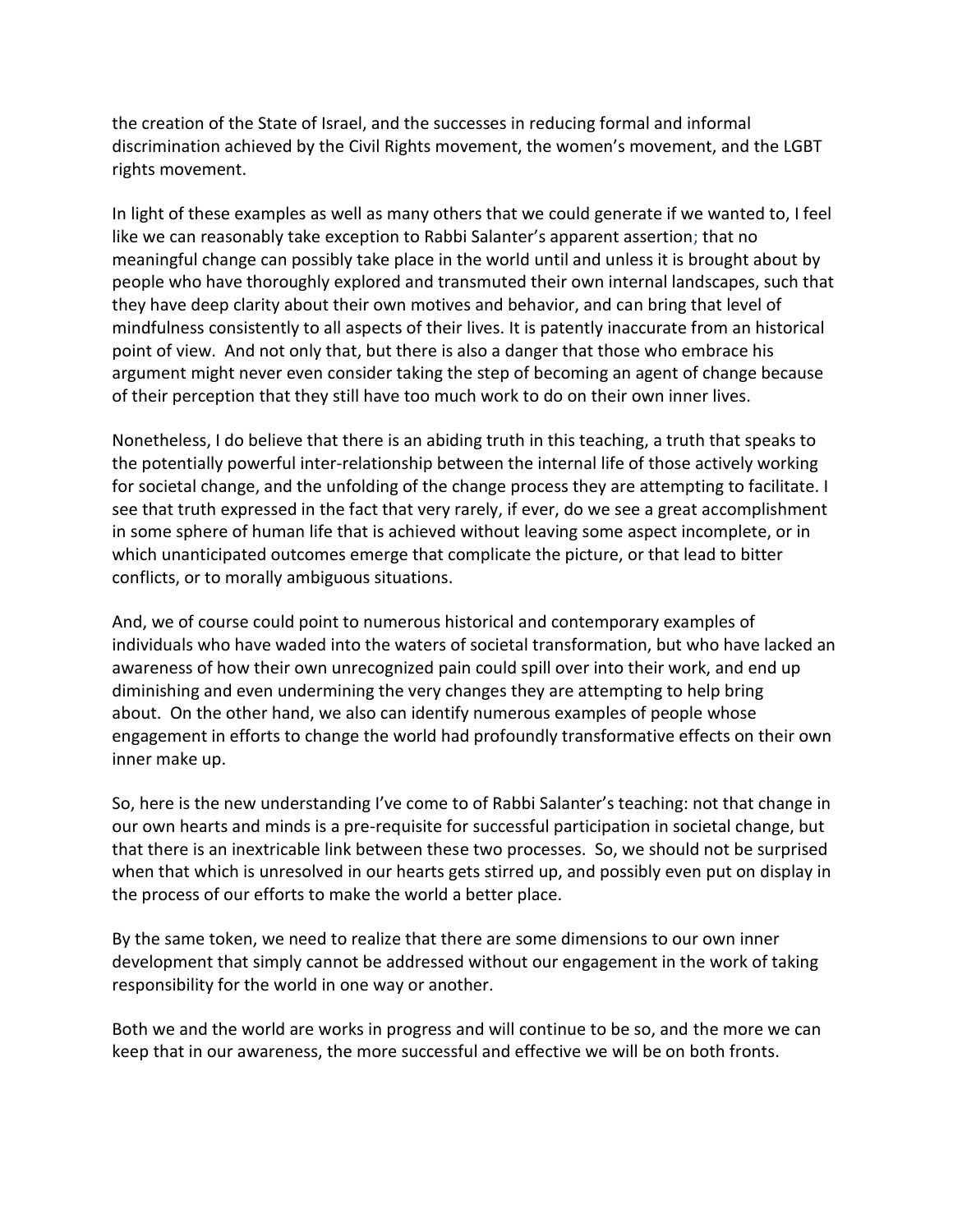Now everything I've been saying up to this point is really is by way of setting a context for me to share something in a bit of a more personal way; which is, that for all the importance that I have invested philosophically, in the real possibility of making the world a better place, I have nevertheless, in practice, tended to fall into the trap of taking Salanter's teaching literally.

Even as I have strongly affirmed, and been a cheerleader for, efforts toward positive change in the world, I have actually leaned away from taking a pro-active role in various change initiatives I could have participated in, at least partly out of the belief that my own emotional and spiritual make up is not yet at a level that would guarantee I could truly be of service to the cause and the greater community in such a role.

I must say that this personal stance has been challenged over the past several years, predominantly through our community's participation in, and a number of our members' very deep involvement with, Greater Cleveland Congregations and its national affiliate, the Industrial Areas Foundation. In the language of community organizing, there has been consistent "agitation" or intentionally pushing people towards the edges of their own comfort zones.

For better or for worse, I have continued to resist the pull to get more directly involved in the hands on work that GCC has so compellingly provided to us. But I have felt something shifting within my own heart recently.

I have felt called in a way I never have before to bring myself, imperfections and all, into more direct relationship with the extremely challenging realities facing our region, our nation and our world. I can't explain exactly why this shift is happening at this particular moment, but I have noticed that three recent stories in the news have touched me deeply, and raised within me the desire, maybe even the need, to do something concrete in response.

The first of these stories is the plight of the refugees from Syria and other Middle Eastern countries that I spoke about on Rosh Hashannah. I have been moved by the desperate situation of these people which has motivated them to risk everything for an uncertain chance to live a more humane existence. have also been moved and inspired by the groundswell of civilian offers to welcome and support large numbers of refugees in countries like England, Germany, Sweden and Iceland, and even in places like Hungry where the government has officially shut its doors, there have been unofficial citizen efforts launched to help the refugees.

The second story that has had an impact on me is the way in which the global climate change conversation has been re-ignited by the courage shown by Pope Francis in making it a central issue for the entire Roman Catholic Church, and by challenging all of us to get more involved in addressing it.

I have been moved by the many voices of religious leaders from diverse traditions who have responded to his initiative with deep appreciation and enthusiasm around the potential for interfaith collaboration it contains, not a small number of them from within the Jewish community.